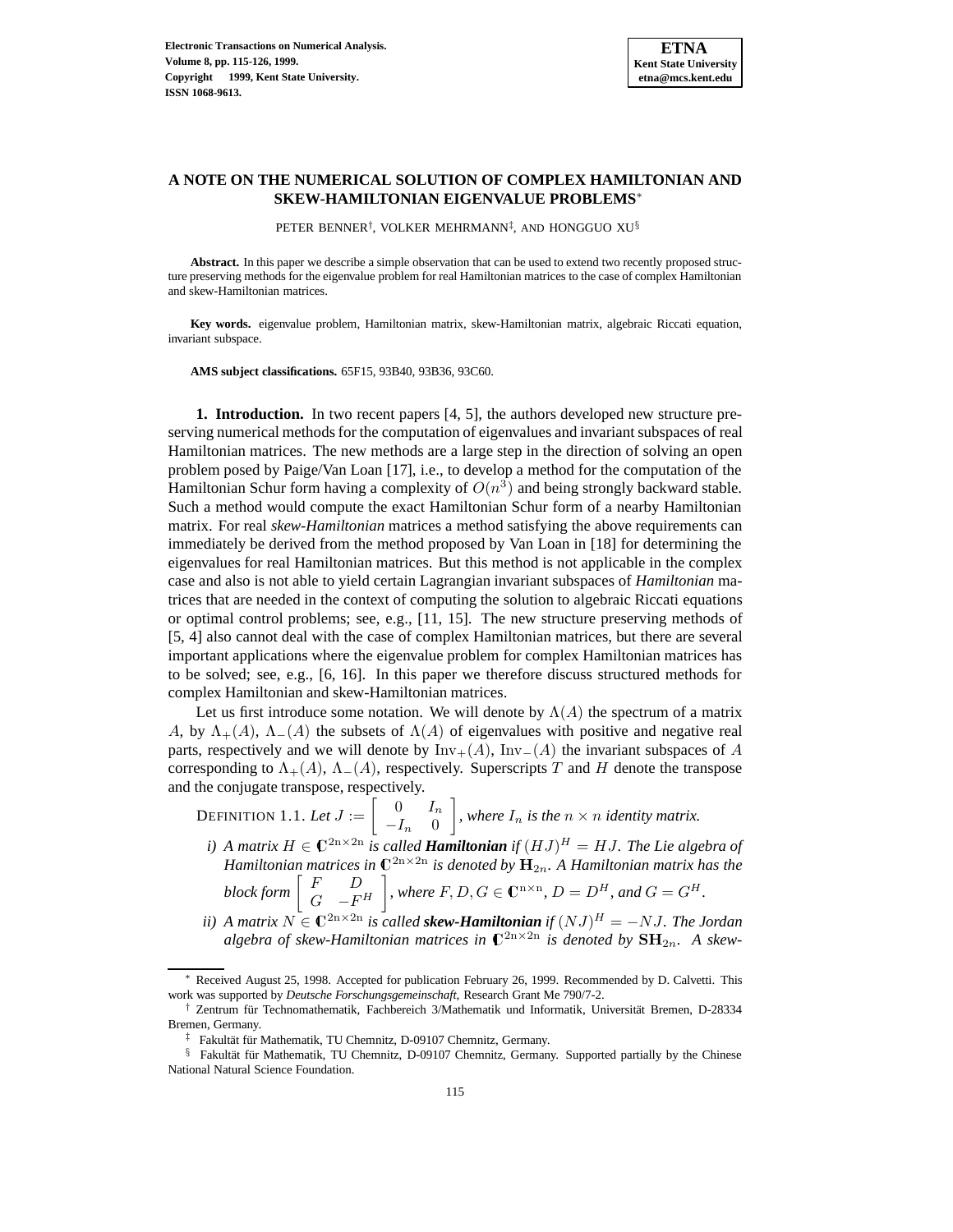*Hamiltonian matrix has the block form*  $\begin{bmatrix} F & D \ G & F^H \end{bmatrix}$ *, where*  $F, D, G \in \mathbb{C}^{n \times n}$ ,  $D =$  $-D^H$ *, and*  $G = -G^H$ *.* 

- *iii*) A matrix  $S \in \mathbb{C}^{2n \times 2n}$  *is called symplectic if*  $SJS^H = J$ . The Lie group of symplec*tic matrices in*  $\mathbb{C}^{2n \times 2n}$  *is denoted by*  $\mathbf{S}_{2n}$ *.*
- *iv)* The Lie group of unitary matrices in  $\mathbb{C}^{n \times n}$  is denoted by  $U_n$  and the Lie group of *unitary symplectic matrices in*  $\mathbb{C}^{2n \times 2n}$  *is denoted by*  $\mathrm{US}_{2n}$ *.*

Hamiltonian and skew-Hamiltonian matrices have certain obvious properties, which follow directly from the definition.

PROPOSITION 1.2.

- *i) Multiplication with* <sup>i</sup> := √−<sup>1</sup> *represents an isomorphism between the classes of complex Hamiltonian and skew-Hamiltonian matrices, i.e.,*  $H \in \mathbf{H}_{2n}$  *if and only if*  $iH \in \mathbf{SH}_{2n}$ .
- *ii)* For  $H \in \mathbf{H}_{2n}$ , if  $\lambda \in \Lambda(H)$ , then also  $-\overline{\lambda} \in \Lambda(H)$ . Furthermore, if H is real, then  $also -\lambda, \bar{\lambda} \in \Lambda(H)$ .
- *iii)* For  $N \in \mathbf{SH}_{2n}$ , if  $\lambda \in \Lambda(N)$ , then  $\overline{\lambda} \in \Lambda(N)$ *. Furthermore, if* N is real, then each *eigenvalue of* N *has even algebraic multiplicity.*
- *iv) Similarity transformations with symplectic matrices leave the classes of Hamiltonian and skew-Hamiltonian matrices invariant, i.e., if*  $U \in \mathbf{S}_{2n}$ ,  $H \in \mathbf{H}_{2n}$ , and  $N \in$ **SH**<sub>2n</sub>*, then*  $U^{-1}HU \in H_{2n}$  *and*  $U^{-1}NU \in SH_{2n}$ *.*
- *v*) If  $U \in US_{2n}$ , then U can be partitioned as

$$
U = \begin{bmatrix} U_1 & U_2 \\ -U_2 & U_1 \end{bmatrix}, \qquad U_1, U_2 \in \mathbb{C}^{n \times n}.
$$

For a Hamiltonian matrix  $H \in H_{2n}$  that has no purely imaginary eigenvalues, Paige and Van Loan [17] showed that there exists a matrix  $U \in US_{2n}$  so that

(1.1) 
$$
Q^H H Q = \begin{bmatrix} R & T \\ 0 & -R^H \end{bmatrix}
$$
,  $T = T^H$ , R is upper triangular,

which is called the *Hamiltonian Schur form*. The same proof also works for the skew-Hamiltonian case. For a real skew-Hamiltonian matrix, however, such a form always exists without any restriction on the eigenvalues [18]. Necessary and sufficient conditions for the existence of the Hamiltonian Schur form if the matrix has purely imaginary eigenvalues are given in [11, 13, 14].

Unfortunately, the construction of a method for the computation of this Schur form that has complexity  $O(n^3)$  and is strongly stable, i.e., computes the Hamiltonian Schur form of a nearby Hamiltonian matrix, is still an open problem, although a lot of progress has been made in recent years [1, 4, 5, 8].

For real skew-Hamiltonian matrices N, Van Loan's method presented in [18] can be used to develop a structural QR algorithm as follows. First, a real matrix  $Q_1 \in \mathbf{US}_{2n}$  is computed such that

(1.2) 
$$
Q_1^T N Q_1 =: \begin{bmatrix} F_1 & D_1 \\ 0 & F_1^T \end{bmatrix},
$$

where  $F_1$  is upper Hessenberg and  $D_1$  is skew symmetric. Then an orthogonal matrix  $\tilde{Q}_2 \in$  $\mathbf{U}_n$  is computed by the standard QR algorithm (see, e.g., [9]) such that  $F_2 := \tilde{Q}_2^T F_1 \tilde{Q}_2$  is in real Schur form. Hence, with  $Q_2 := diag(\tilde{Q}_2, \tilde{Q}_2) \in \mathbf{US}_{2n}$  we obtain that

(1.3) 
$$
Q_2^T Q_1^T N Q_1 Q_2 =: \begin{bmatrix} F_2 & D_2 \\ 0 & F_2^T \end{bmatrix}
$$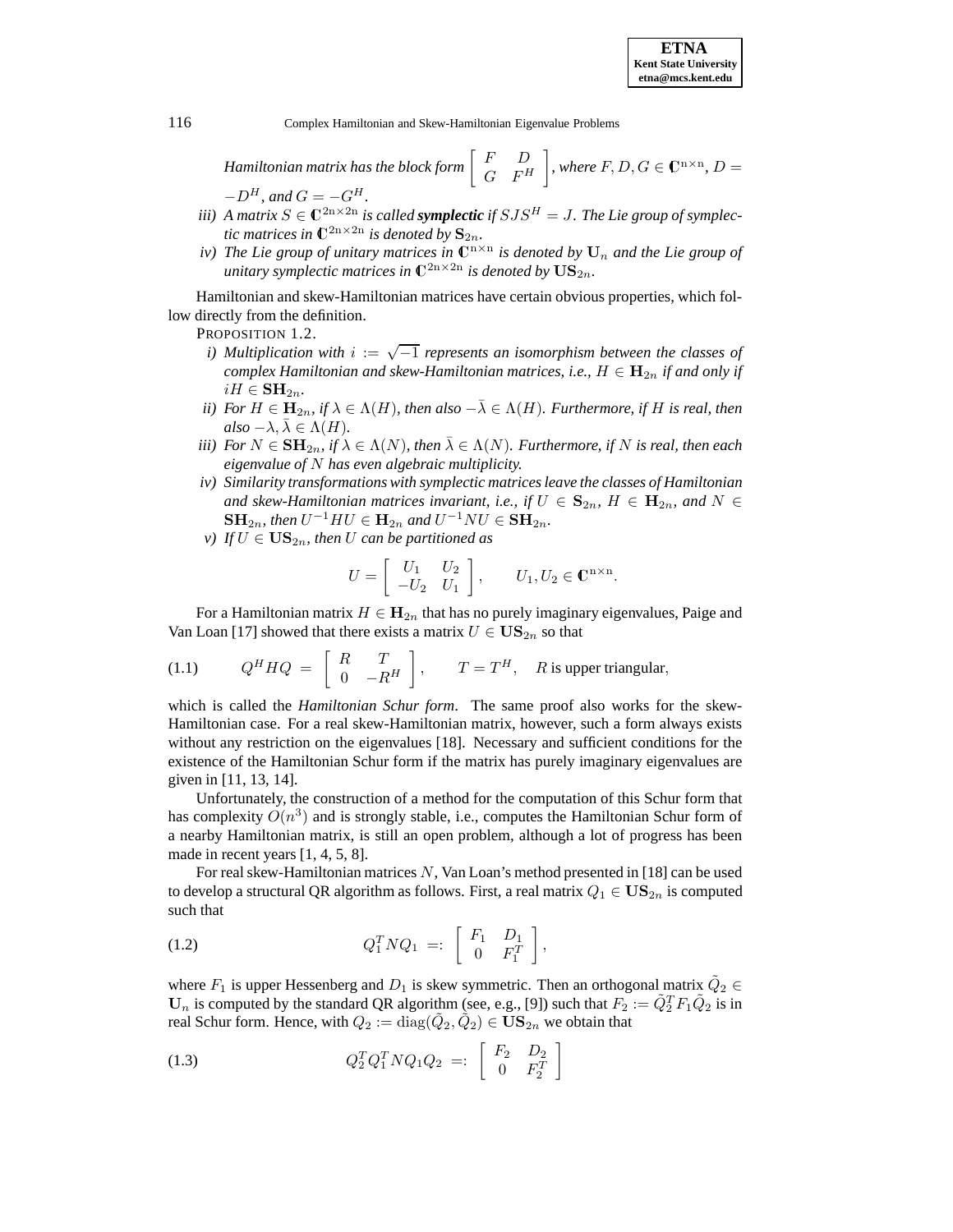**ETNA Kent State University etna@mcs.kent.edu**

#### P. Benner, V. Mehrmann and H. Xu 117

is in skew-Hamiltonian Schur form. But this method is not applicable in the case that  $N$  has a nontrivial complex part, since then the initial transformation to the Hessenberg-like form (1.2) is in general not possible as can be seen from the following example.

EXAMPLE 1. Let  $N = \begin{bmatrix} -1 & -i \\ i & 1 \end{bmatrix}$  $i \t -1$ 1  $\in$  **SH**<sub>2</sub>, then  $\Lambda(N) = \{-2, 0\}$ . Obviously, N cannot have a Hessenberg form as in (1.2). The methods derived in [4, 5] for the Hamiltonian eigenvalue problem can also not be used in the complex case. These methods compute in an initial step the *symplectic URV decomposition* of a Hamiltonian matrix H, that is, two real matrices  $U, V \in \mathbf{US}_{2n}$  are computed such that

$$
(1.4) \tUTHV = \begin{bmatrix} H_1 & H_2 \\ 0 & H_3^T \end{bmatrix},
$$

where  $H_1$  is upper triangular and  $H_3$  is upper Hessenberg. It follows (see [5]) that

$$
V^T H^2 V = \begin{bmatrix} -H_3 H_1 & (H_3 H_2)^T - H_3 H_2 \\ 0 & (-H_3 H_1)^T \end{bmatrix}
$$

has exactly the form (1.2). But for complex matrices, this initial reduction does not always exist as the next example demonstrates.

EXAMPLE 2. Consider the Hamiltonian matrix

$$
H = \frac{\sqrt{2}}{2} \left[ \begin{array}{cc} i & -1 \\ 1 & i \end{array} \right].
$$

Since  $H^2 = N$ , where N is as in Example 1,  $H^2$  cannot have the form (1.2), and hence H cannot have the form (1.4).

In this paper we will study the case of general complex Hamiltonian and skew-Hamiltonian matrices and show how the method of Van Loan and the new methods of [4, 5] can be extended to this case. In Section 2 we will first show how to compute eigenvalues of complex Hamiltonian and skew-Hamiltonian matrices. The obtained algorithm will be the basis for a method to compute invariant subspaces as presented in Section 3. We will briefly discuss the complexity of the algorithms and their numerical properties in Section 4. Numerical examples in Section 5 demonstrate the reliability and performance of the proposed algorithms. Some concluding remarks are given in Section 6.

**2. Eigenvalue Computation.** In order to develop a method for the complex case we will first transform the structured complex eigenvalue problem into a structured real problem of double size. After solving the eigenvalue problem for this extended matrix, we will recover the eigenvalues of the original matrix. The method can be viewed as a generalization of the real algorithm proposed in [5], and we will discuss the relationship to this algorithm in Section 4. The basis for our new approach is the following simple observation. If we partition  $N \in \mathbf{SH}_{2n}$  as  $N = N_1 + iN_2$  with  $N_1, N_2$  real, then  $N_1 \in \mathbf{SH}_{2n}, N_2 \in \mathbf{H}_{2n}$ . Moreover, by Definition 1.1,  $N_1$  and  $N_2$  can be written as

$$
N_1 = \begin{bmatrix} F_1 & D_1 \\ G_1 & F_1^T \end{bmatrix}, \t D_1 = -D_1^T, \t G_1 = -G_1^T,
$$
  

$$
N_2 = \begin{bmatrix} F_2 & D_2 \\ G_2 & -F_2^T \end{bmatrix}, \t D_2 = D_2^T, \t G_2 = G_2^T.
$$

Thus, if we introduce the unitary matrix

(2.1) 
$$
Y_{2n} := \frac{\sqrt{2}}{2} \begin{bmatrix} I_{2n} & iI_{2n} \\ I_{2n} & -iI_{2n} \end{bmatrix},
$$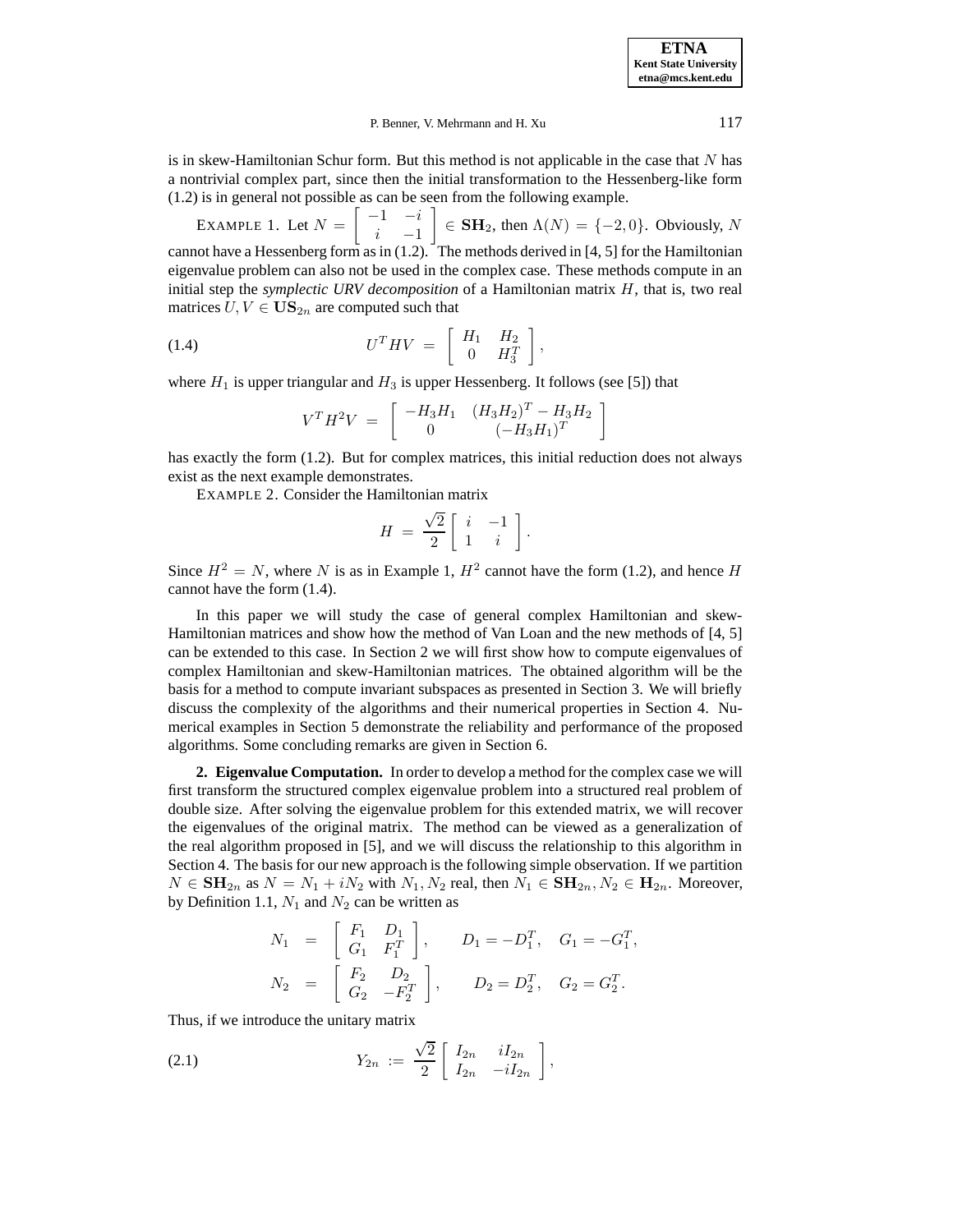and the permutation matrix

(2.2) 
$$
P := \begin{bmatrix} I_n & 0 & 0 & 0 \\ 0 & 0 & I_n & 0 \\ 0 & I_n & 0 & 0 \\ 0 & 0 & 0 & I_n \end{bmatrix},
$$

then we obtain the real matrix

$$
\mathcal{N} := P^H Y_{2n}^H \left[ \begin{array}{cc} N & 0 \\ 0 & \overline{N} \end{array} \right] Y_{2n} P = \left[ \begin{array}{ccc} F_1 & -F_2 & D_1 & -D_2 \\ \overline{F_2} & F_1 & D_2 & D_1 \\ \overline{G_1} & -G_2 & F_1^T & F_2^T \\ G_2 & G_1 & -F_2^T & F_1^T \end{array} \right] =: \left[ \begin{array}{cc} \mathcal{F} & \mathcal{D} \\ \mathcal{G} & \mathcal{F}^T \end{array} \right].
$$
\n(2.3)

It is easy to verify that  $\mathcal{D} = -\mathcal{D}^T$ ,  $\mathcal{G} = -\mathcal{G}^T$ , so  $\mathcal{N} \in \mathbf{SH}_{4n} \cap \mathbb{R}^{4n \times 4n}$  and thus we can apply Van Loan's algorithm to determine the eigenvalues of  $N$  and also to get the real skew-Hamiltonian Schur form

$$
(2.4) \t W_1^T \mathcal{N} W_1 = \begin{bmatrix} R & T \\ 0 & R^T \end{bmatrix} =: \mathcal{R},
$$

where  $R \in \mathbb{R}^{2n \times 2n}$  is quasi upper triangular,  $T = -T^T$ , and  $W_1 \in \mathbf{US}_{4n}$  is real. By Proposition 1.2 iii),  $\Lambda(N) = \Lambda(\overline{N})$  and it is not difficult to see that

$$
\Lambda(N) = \Lambda(R).
$$

Hence the eigenvalues of the complex skew-Hamiltonian matrix  $N$  can be computed by applying Van Loan's method to the double size real skew-Hamiltonian matrix  $\mathcal N$  in (2.3).

Since Van Loan's method is strongly backward stable it is clear that the computed eigenvalues of N are the exact eigenvalues of a real skew-Hamiltonian matrix near to N and N is similar to  $diag(N, \overline{N})$ . Because R is real,  $\Lambda(R)$  is symmetric with respect to the real axis, thus also the symmetry of  $\Lambda(N)$  is preserved.

Unfortunately, in general this method does not determine the skew-Hamiltonian Schur form of N. Set

$$
V := Y_{2n}PW_1 = \left[\begin{array}{cc} V_{11} & V_{12} \\ V_{21} & V_{22} \end{array}\right].
$$

Then combining  $(2.3)$  and  $(2.4)$ , we obtain

$$
(2.6) \qquad \qquad \left[\begin{array}{cc} N & 0 \\ 0 & \overline{N} \end{array}\right] V \;=\; V \left[\begin{array}{cc} R & T \\ 0 & R^T \end{array}\right].
$$

Comparing the  $(1,1)$  blocks on both sides of  $(2.6)$  yields

$$
N V_{11} \, = \, V_{11} R.
$$

If  $V_{11}$  is nonsingular, then we get the Schur decomposition of N via the QR decomposition of  $V_{11}$ , but if  $V_{11}$  is singular then we only get a certain non-Lagrangian invariant subspace of N from the basis of range  $V_{11}$ .

By the isomorphism in Proposition 1.2 i) we also immediately obtain a method for the computation of the eigenvalues of a complex Hamiltonian matrix  $H \in H_{2n}$ . Substituting  $N = iH$  into (2.3) and using  $\overline{iH} = -i\overline{H}$ , by (2.4) we obtain with  $V = Y_{2n}PW_1$  that

$$
(2.7) \tVH diag(H, -\overline{H})V = -i\mathcal{R},
$$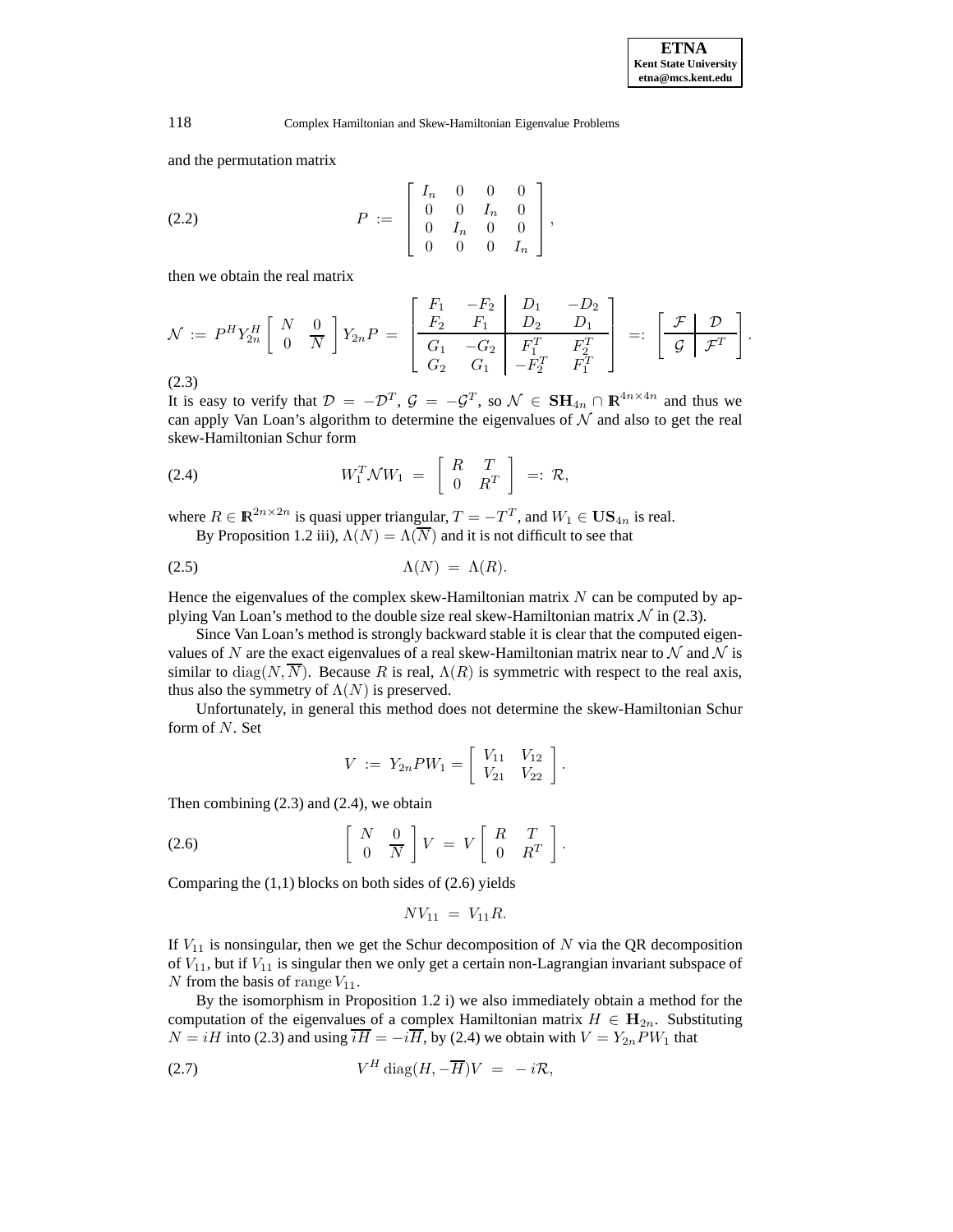## P. Benner, V. Mehrmann and H. Xu 119

and by  $(2.5)$ , we the get the spectrum of H as

$$
\Lambda(H) = -i\Lambda(R).
$$

In this section we have shown how we can use a simple observation on the extension of complex skew-Hamiltonian matrices to a real problem of the same structure to compute the eigenvalues via the structure preserving method of Van Loan. In the next section we discuss the computation of invariant subspaces.

**3. Computation of Invariant Subspaces.** In this section we show how to compute Inv<sub>+</sub>(H) and Inv<sub>−</sub>(H), the invariant subspaces of a complex matrix  $H \in \mathbf{H}_{2n}$ , corresponding to the eigenvalues with negative and positive real parts, respectively. These are the important subspaces needed in applications from control theory, see, e.g., [11, 15]. We will assume for simplicity that the Hamiltonian matrices that we discuss have no purely imaginary eigenvalues such that dim Inv<sub>+</sub>(H) = n = dim Inv<sub>−</sub>(H). In case there exist purely imaginary eigenvalues, there are several ways to distribute these eigenvalues in the Schur form, and it is still an open question what is the best way to do this. See [4, 14] for detailed comments.

Under these assumptions,  $R$  defined in (2.4) is in  $SH_{4n}$ , has no real eigenvalues, and is in real skew-Hamiltonian Schur form. Hence,  $-i\mathcal{R}$  ∈  $H_{4n}$  is in Hamiltonian Schur form. For matrices in Hamiltonian Schur form, the eigenvalue reordering procedure of Byers [7, 8] can be employed to determine a matrix  $W_2 \in \mathbf{US}_{4n}$  such that

(3.1) 
$$
W_2^H(-i\mathcal{R})W_2 = \begin{bmatrix} \hat{R} & \hat{T} \\ 0 & -\hat{R}^H \end{bmatrix} =: \hat{\mathcal{R}} \in \mathbf{H}_{4n},
$$

and all eigenvalues of  $\hat{R}$  have negative real parts, i.e.,  $\Lambda(\hat{R}) = \Lambda_-(\hat{R})$ . Let  $U := VW_2$ , then by  $(2.7)$  and  $(3.1)$  we have

U<sup>H</sup> H 0 0 −H U = Rˆ (3.2) .

THEOREM 3.1. Suppose that  $H \in \mathbf{H}_{2n}$  has no purely imaginary eigenvalues and sup*pose that*

$$
(3.3) \tUH \begin{bmatrix} H & 0 \\ 0 & -\overline{H} \end{bmatrix} U = \hat{\mathcal{R}} = \begin{bmatrix} \hat{R} & \hat{T} \\ 0 & -\hat{R}^H \end{bmatrix}
$$

*is in Hamiltonian Schur form with*  $\Lambda(\hat{R}) = \Lambda_{-}(\hat{\mathcal{R}})$ *. Partition*  $U = \begin{bmatrix} U_{11} & U_{12} \ U_{21} & U_{22} \end{bmatrix}$  accord*ingly. Then there exist matrices*  $\Phi, \Psi, \Theta \in \mathbf{U}_{2n}$  *such that* 

(3.4)  

$$
U_{11} = \Phi \begin{bmatrix} I_n & 0 \\ 0 & 0 \end{bmatrix} \Theta =: \begin{bmatrix} \Phi_1 & 0 \end{bmatrix} \Theta,
$$

$$
U_{21} = \Psi \begin{bmatrix} 0 & 0 \\ 0 & I_n \end{bmatrix} \Theta =: \begin{bmatrix} 0 & \Psi_2 \end{bmatrix} \Theta,
$$

*and the columns of*  $\Phi_1$ ,  $\overline{\Psi_2}$  *form orthogonal bases of* Inv<sub>−</sub>(*H*) *and* Inv<sub>+</sub>(*H*)*, respectively. Proof. i*, From (3.3) we obtain

(3.5) 
$$
HU_{11} = U_{11}\hat{R}, \qquad H\overline{U_{21}} = -\overline{U_{21}}\overline{\hat{R}}.
$$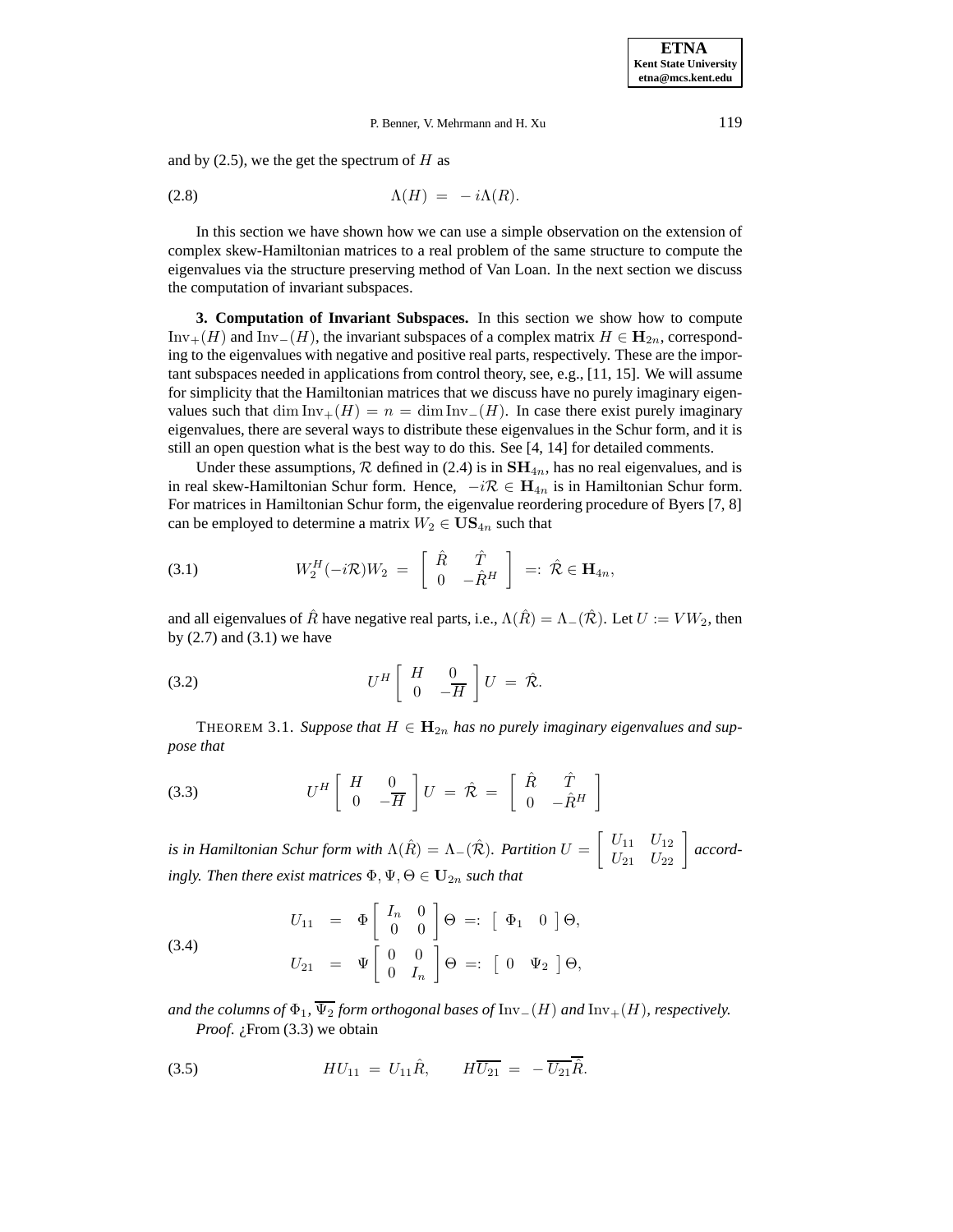Since  $\Lambda(\hat{R}) = \Lambda_{-}(\hat{R})$ , we have

(3.6) range 
$$
U_{11} \subseteq \text{Inv}_-(H)
$$
, range  $\overline{U_{21}} \subseteq \text{Inv}_+(H)$ .

By assumption  $H$  has no purely imaginary eigenvalues, and thus Proposition 1.2 ii) implies that there are exactly n eigenvalues in  $\Lambda_{+}(H)$  and n eigenvalues in  $\Lambda_{-}(H)$ . Hence,

$$
\dim \text{Inv}_{-}(H) = \dim \text{Inv}_{+}(H) = n,
$$

and thus

$$
\operatorname{rank} U_{11} \le n, \qquad \operatorname{rank} U_{21} \le n.
$$

On the other hand, U is unitary. Using the CS decompositions [9] of  $U_{11}$  and  $U_{21}$  there exist  $\Phi, \Psi, \Theta \in \mathbf{U}_{2n}$  so that

$$
U_{11} = \Phi \left[ \begin{array}{cc} \Sigma & 0 \\ 0 & 0 \end{array} \right] \Theta, \quad U_{21} = \Psi \left[ \begin{array}{cc} \Delta & 0 \\ 0 & I_{2n-r} \end{array} \right] \Theta,
$$

where  $\Sigma, \Delta \in \mathbb{R}^{r \times r}$  are diagonal with nonnegative diagonal elements,  $\Sigma \neq 0$ , and  $\Sigma^2 + \Delta^2 =$ I<sub>r</sub>. The first inequality of (3.8) implies rank  $\Sigma \leq n$ . If rank  $\Sigma \neq n$ , then rank  $U_{21} > n$ , which contradicts the second inequality of (3.8). Hence rank  $\Sigma = n$ . Moreover  $\Sigma = I_n$ , since otherwise,  $\Delta \neq 0$ , and thus rank  $U_{21} > n$  which again contradicts (3.8). This shows (3.4). The remaining assertions follow from (3.6), (3.7) and the fact that  $\Phi_1^H \Phi_1 = \Psi_2^H \Psi_2 = I_n$ .

In summary we obtain the following algorithm for the computation of  $\text{Inv}_-(H)$ .

ALGORITHM 1. *This algorithm computes the (Lagrangian) invariant subspace corresponding to the eigenvalues in the open left half plane of a complex matrix*  $H \in \mathbf{H}_{2n}$  *having no purely imaginary eigenvalues.*

**Input:** A complex Hamiltonian matrix  $H \in \mathbf{H}_{2n}$  having no purely imaginary eigenvalues.

**Output:**  $\Phi_1 \in \mathbb{C}^{2n \times n}$ , with  $\Phi_1^H \Phi_1 = I_n$ , range  $\Phi_1 = \text{Inv}_-(H)$ .

**Step 1** Set  $N = iH$  and determine the matrix N as in (2.3). Apply Van Loan's algorithm [18] to  $N$  to compute the real skew-Hamiltonian Schur form,

$$
W_1^T \mathcal{N} W_1 \ := \ \left[ \begin{array}{cc} R & T \\ 0 & R^T \end{array} \right] \ =: \ \mathcal{R},
$$

where  $W_1 \in \mathbf{US}_{4n}$  and R is quasi upper triangular.

**Step 2** Determine a matrix  $W_2 \in \mathbf{US}_{4n}$  by using Byers' unitary symplectic reordering method [8] applied to  $i\mathcal{R}$ , so that

$$
W_2^H(-i\mathcal{R})W_2 = \begin{bmatrix} \hat{R} & \hat{T} \\ 0 & -\hat{R}^H \end{bmatrix} =: \hat{\mathcal{R}}
$$

with  $\Lambda(\hat{R}) = \Lambda_{-}(\hat{\mathcal{R}})$ .

Set  $U_{11} := \begin{bmatrix} I_{2n} & 0 \end{bmatrix} U \begin{bmatrix} I_{2n} \\ 0 \end{bmatrix}$ 0 1 , where  $U = Y_{2n}PW_1W_2$ .

**Step 3** Compute  $\Phi_1$ , an orthogonal basis of range  $U_{11}$ , using any numerically stable orthogonalization scheme, for example a rank-revealing QR-decomposition; see, e.g., [9].

**End**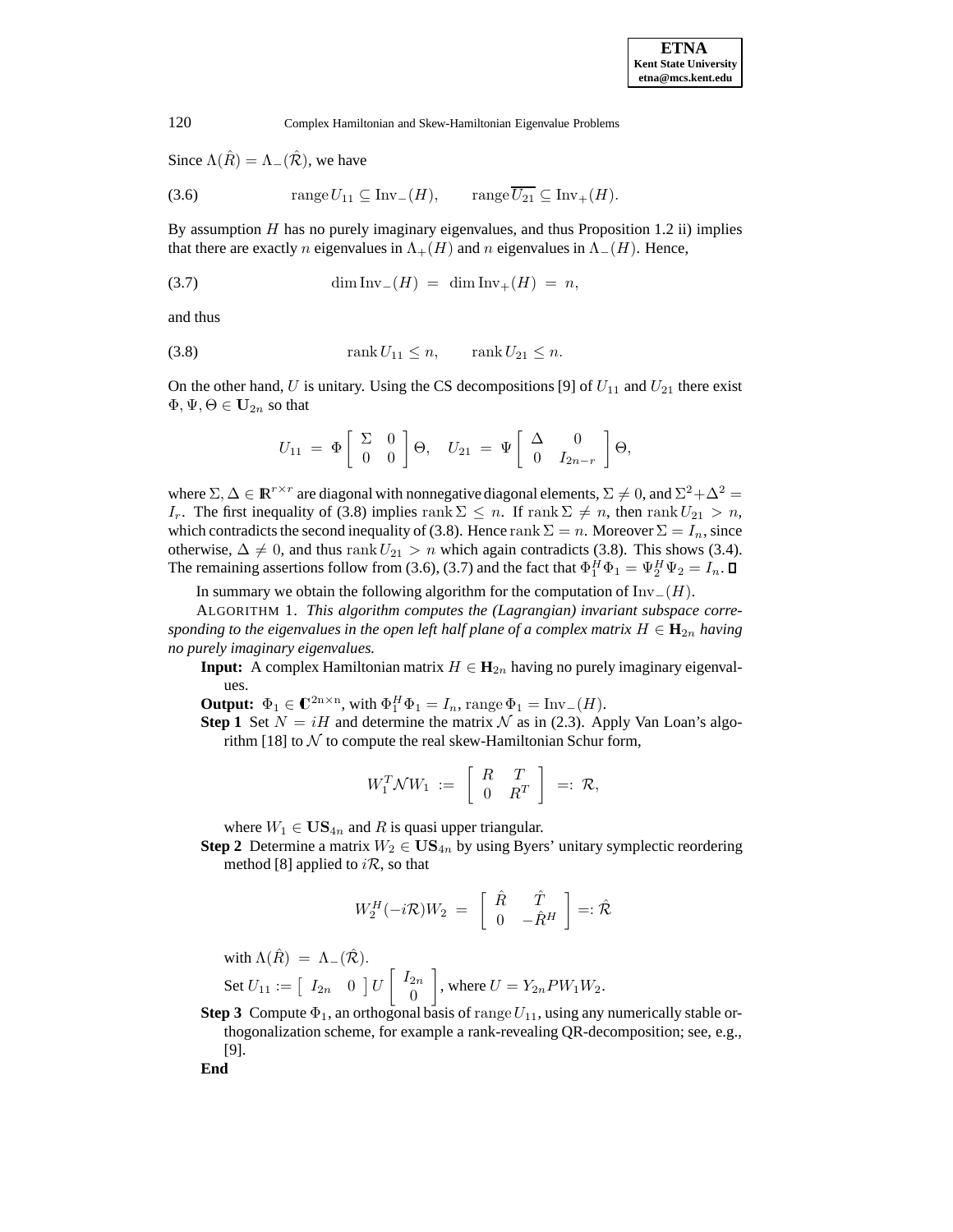**ETNA Kent State University etna@mcs.kent.edu**

### P. Benner, V. Mehrmann and H. Xu 121

The same algorithm can also be used to compute  $\text{Inv}_+(H)$ . In this case we need to form  $U_{21}$ , the  $(2, 1)$  block of U and then compute an orthogonal basis of range  $U_{21}$ .

REMARK 1. *There are still some improvements possible in the described algorithm. First it would be nice if it could be performed completely in real arithmetic and second, it would be ideal if the additional structure in the blocks* F, D, G *could be exploited. At this writing, we are not aware how to achieve this.*

REMARK 2. *In [4] a method similar to Algorithm 1 was proposed for the eigenproblem of real Hamiltonian matrices. The method uses a new matrix factorization, called the symplectic URV decomposition. This factorization in general only exists for real matrices. Using the symplectic URV decomposition, it is possible to compute the Hamiltonian Schur form of the extended matrix*

$$
\mathcal{B} := \left[ \begin{array}{cc} 0 & H \\ H & 0 \end{array} \right], \qquad H \in \mathbf{H}_{2n} \; real
$$

*or equivalently, the extended Hamiltonian matrix*  $\hat{\mathcal{B}} := P^T \mathcal{B} P$ *. The invariant subspace of H is then obtained from the Lagrangian invariant subspace of B or B.* 

*On the other hand with the complex unitary symplectic matrix*  $X = diag(I_n, -iI_n, I_n, -iI_n)$ *, we get* 

$$
-i\mathcal{N} = X^H \hat{\mathcal{B}} X,
$$

*i.e., the Hamiltonian matrices*  $\hat{\mathcal{B}}$  *and*  $-i\mathcal{N}$  *are symplectically similar. Therefore, both methods can be used for computing the Hamiltonian Schur form of the same matrix*  $-i$ N. Hence *Algorithm 1 shares the same methodology with the method proposed in [4]. Because the symplectic URV decomposition can be used to exploit the given matrix structures more efficiently, this method is more efficient than Algorithm 1 for real Hamiltonian matrices. Thus, the complexity of Algorithm 1 is much higher than that of the algorithm presented in [4]. Hence we recommend to use the method in [4] for real problems; Algorithm 1 should only be used for complex problems as it offers no advantage over the method in [4] with respect to numerical stability and accuracy.*

**4. Complexity and Error Analysis.** The computational complexities for the three steps of Algorithm 1 are given in Table 4.1. Following [9], any floating point operation (+, −, ∗,  $/$ ,  $\sqrt{ }$ ) is counted as a *flop*. Note that in Step 1, only real operations are involved. The flop counts are based on the estimated computational cost of the standard numerical linear algebra algorithms as given in [9] and the estimated flops for Van Loan's algorithm as given in [3, 18]. We assume that the structure of (skew-)Hamiltonian and orthogonal symplectic matrices as given in Definition 1.1 *i), ii)* and Proposition 1.2 *v)* is fully exploited and that in Step 3, a QR factorization with column pivoting is used. The total flop count is based on the assumption that one complex flop is roughly as expensive as four real flops.

| Step      |  |  |  | total                                                                                                            |  |  |  |
|-----------|--|--|--|------------------------------------------------------------------------------------------------------------------|--|--|--|
|           |  |  |  | flops $ 397\frac{1}{2}n^3$ (real) $ 40n^3$ (complex) $ 18\frac{2}{3}n^3$ (complex) $\  \approx 158n^3$ (complex) |  |  |  |
| TABLE 4.1 |  |  |  |                                                                                                                  |  |  |  |
|           |  |  |  |                                                                                                                  |  |  |  |

| Flop counts for Algorithm 1 |
|-----------------------------|
|-----------------------------|

These numbers compare with  $205n<sup>3</sup>$  complex flops for the computation of the same invariant subspace via the Schur method as suggested in [12]. If only eigenvalues are required, then only Step 1 of Algorithm 1 is performed without accumulating the similarity transformations. This requires about  $\frac{320}{3}n^3$  real flops for the computation of the skew-Hamiltonian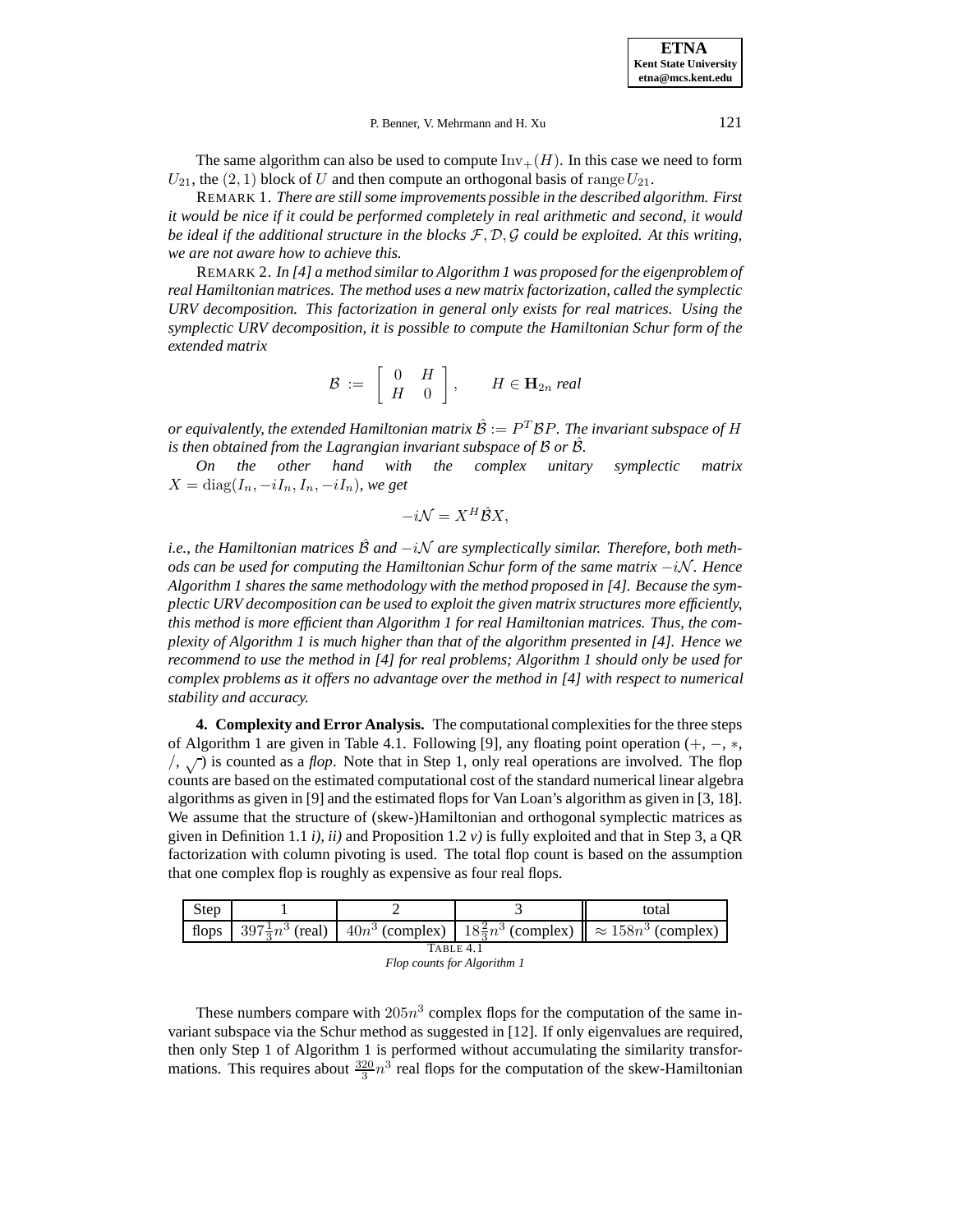Hessenberg form and  $\frac{160}{3}n^3$  for the Hessenberg QR algorithm [9], altogether  $160n^3$  real flops. The computation of the eigenvalues of a complex  $2n \times 2n$  matrix using the nonsymmetric QR algorithm needs about  $80n^3$  complex flops.

In [4] we have given the error analysis for the proposed structure preserving method for the Hamiltonian Schur form of the extended Hamiltonian matrix  $\hat{\mathcal{B}} = P^T \begin{bmatrix} 0 & H \\ H & 0 \end{bmatrix}$  $H \quad 0$ 1 P, and the invariant subspaces of the real Hamiltonian matrix  $H$ . By Remark 2 the same error analysis can be carried out for the complex case. Let  $W = W_1W_2 \in \mathbf{US}_{4n}$ , where  $W_1, W_2 \in$  $US_{4n}$  are updated in Algorithm 1. Let  $\mathcal{R}$  be the finite precision analogue to the Hamiltonian triangular matrix  $R$  computed by Algorithm 1. We have

$$
(4.1) \t WH(-i\mathcal{N})W = \hat{\mathcal{R}} + \mathcal{E}, \t \mathcal{E} \in \mathbf{H}_{4n}, \t ||\mathcal{E}|| < c\epsilon ||H||,
$$

where  $\| \cdot \|$  is the spectral norm,  $\epsilon$  is the machine precision, and c is a constant.

By  $(1.1)$  there exists a unitary symplectic matrix  $Q$  such that

(4.2) 
$$
Q^{H}HQ = \begin{bmatrix} S & L \\ 0 & -S^{H} \end{bmatrix}, \qquad \Lambda(S) = \Lambda_{-}(H).
$$

Let  $K \in \mathbf{US}_{2n}$  be such that

(4.3) 
$$
K^H \begin{bmatrix} -S^H & 0 \ L & S \end{bmatrix} K = \begin{bmatrix} -\hat{S}^H & \hat{L} \ 0 & \hat{S} \end{bmatrix}, \qquad \Lambda(\hat{S}) = \Lambda_{-}(H).
$$

Then using the *separation* between two matrices as defined by (see, e.g., [9])

$$
sep(A, B) := \min_{X \neq 0} \frac{\|AX - XB\|}{\|X\|},
$$

and employing

(4.4) 
$$
\delta := \min\{ \text{sep}(S^H, -S), \text{sep}(\hat{S}, -\hat{S}^H) \},
$$

we obtain as in [4] the following result.

THEOREM 4.1. *Let* S, L,  $\hat{S}$ ,  $\hat{L}$  *be defined in (4.2) and (4.3) and*  $\delta$  *be as in (4.4). Let*  $\mathcal E$  *be the error matrix as in (4.1). Furthermore, let*  $\Phi_1$  *be the output of Algorithm 1 in exact arithmetic and let*  $\Phi_{\epsilon}$  *be the computed output in finite arithmetic. Denote by*  $\xi \in \mathbb{R}^{n \times n}$  *the diagonal matrix of canonical angles between* range  $\Phi_1$  *and* range  $\Phi_6$ . If

$$
8\|\mathcal{E}\|(\delta + \max\{\|L\|,\|\hat{L}\|\}) < \delta^2,
$$

*then*

(4.5) 
$$
\|\sin\xi\| < c_s \frac{\|\mathcal{E}\|}{\delta} < c_s c \epsilon \frac{\|\mathcal{H}\|}{\delta},
$$

*with*  $c_s = 8 \frac{\sqrt{10} + 4}{\sqrt{10} + 2}$  $\frac{\sqrt{10}+1}{\sqrt{10}+2} \approx 11.1.$ 

REMARK 3. *The above theorem essentially shows that the invariant subspace computed by Algorithm 1 is as accurate as to be expected from a numerical backward stable method as long as the condition numbers of the stable and unstable* H*-invariant subspaces given by* sep( $S^H$ ,  $-S$ ) *and* sep( $\hat{S}$ ,  $-\hat{S}^H$ )*, respectively, are approximately equal. The fact that the*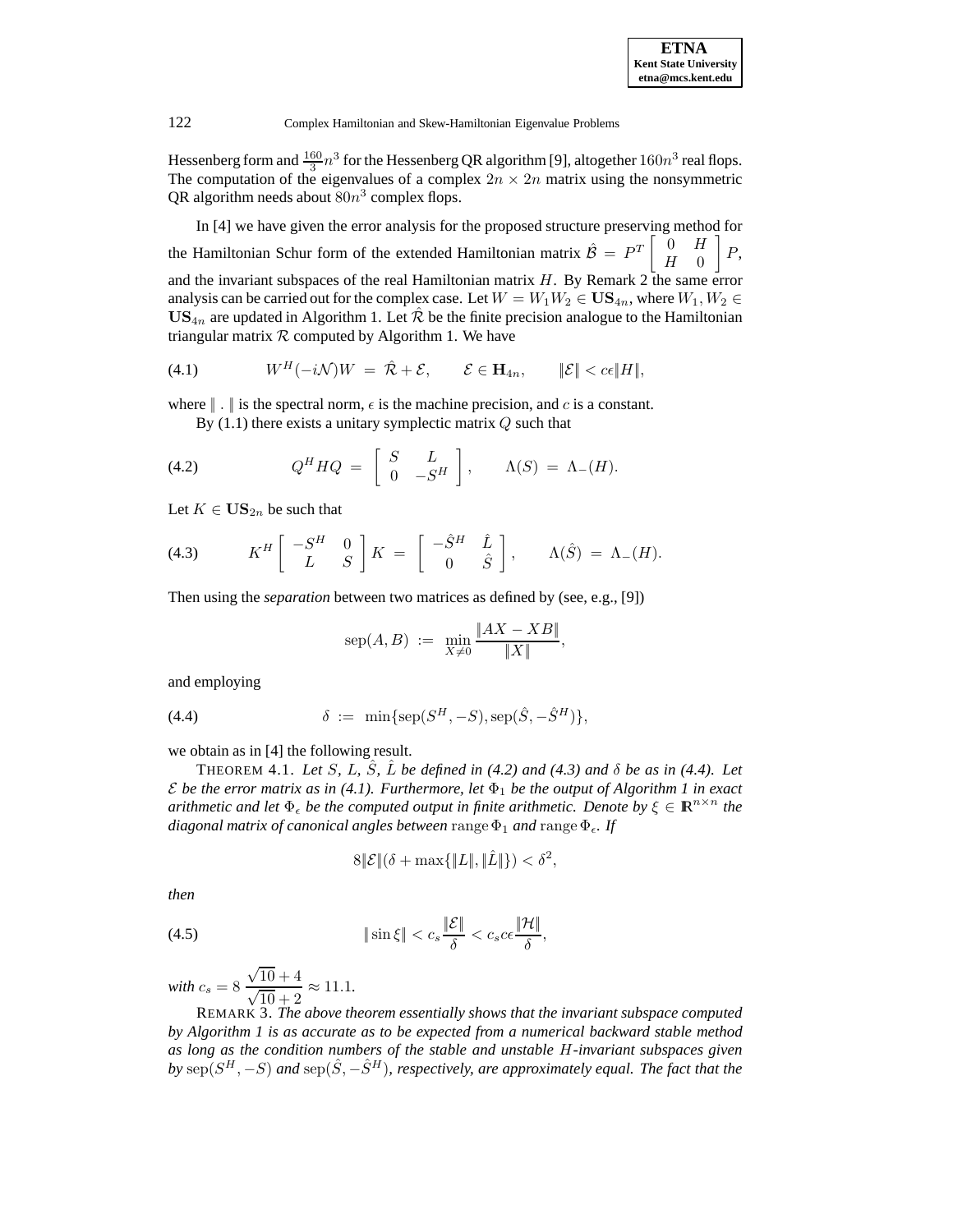**ETNA Kent State University etna@mcs.kent.edu**

P. Benner, V. Mehrmann and H. Xu 123

*accuracy of the computed invariant subspace is affected by the conditioning of the complimentary subspace can be expected as Algorithm 1 basically computes both subspaces at the same time.*

*By applying the perturbation theory for the Hamiltonian Schur form developed recently in [10] we can get more precise error bounds. But note that this does not affect the qualitative behavior of the error bound as explained above. Therefore and due to its relatively complicated structure, we refrain here from presenting details of the theory in [10].*

**5. Numerical Examples.** We have implemented the computation of the real skew-Hamiltonian Schur form of the matrix  $\mathcal N$  as in (2.3) and the computation of the eigenvalues of complex Hamiltonian matrices in Fortran 77. We present two examples demonstrating the numerical accuracy and performance of the algorithm.

The test results reported here were obtained on a Sun Ultra10 with 512 MByte main memory and a 299 MHz UltraSPARC-IIi CPU using IEEE double precision arithmetic. All subroutines were compiled using standard optimization and double-word alignment (compiler flags -O -dalign). The standard public domain versions of LAPACK and BLAS [2], compiled with the same compiler flags, were used. It should be noted that on the machine used, the cost of complex arithmetic compared to real arithmetic using Fortran 77 code does not follow the model used to estimate flops earlier in this paper. For matrix multiplication of  $n \times n$  matrices as implemented in the BLAS Level 3 subroutines DGEMM and ZGEMM for real and complex arithmetic, respectively, the complex version required less than twice the time of the real version for  $n = 100$ . The ratio even becomes smaller as n is increased. The tests were confirmed by results obtained on a PC with a 200 MHz AMD K6 CPU.

We will compare the subroutine ZHAEV for computing eigenvalues of complex Hamiltonian matrices using the method presented in Section 2 to the LAPACK driver routine ZGEEV for computing eigenvalues of general non-Hermitian matrices based on the QR algorithm.

EXAMPLE 3. [18, Example 2] This example was used in [18] to demonstrate the possible loss of accuracy in the method for computing the eigenvalues of real Hamiltonian matrices. We have turned the example into a complex problem, still having the same real eigenvalues.

Let  $A = diag(1, 10^{-2}, 10^{-4}, 10^{-6}, 10^{-8})$ . Then a Hamiltonian matrix H is obtained by

$$
H=U^H\left[\begin{array}{cc} A & 0 \\ 0 & -A^H \end{array}\right]U,
$$

where  $U \in US_{10}$  is randomly generated by five real symplectic rotations and five complex reflectors. Thus,  $\Lambda(H) = {\pm 1, \pm 10^{-2}, \pm 10^{-4}, \pm 10^{-6}, \pm 10^{-8}}$ .

In Table 5.1 we present the absolute errors of the eigenvalues  $\lambda$  computed by ZHAEV and ZGEEV. For demonstration purposes, we also give the results obtained by the implementation of Van Loan's method described in [3] applied to the above example where the transformations accumulated in U are all chosen real.

Here, the loss of accuracy of order  $||H||_2/|\lambda|$  in Van Loan's method is obvious while both ZHAEV and ZGEEV compute all eigenvalues to full accuracy.

EXAMPLE 4. We tested our subroutines for randomly generated Hamiltonian matrices with entries distributed uniformly in the interval  $[-1, 1]$ . The eigenvalues computed by ZHAEV are as accurate as for ZGEEV. In Figure 5.1 we present the minimum singular value of  $H - \tilde{\lambda} I_{2n}$ , denoted by  $\sigma_{\min}(H - \tilde{\lambda} I_{2n})$ , for an  $n = 50$  example and all eigenvalues in the closed right half plane (in this case, these are 52, i.e., 4 eigenvalues are located on the imaginary axis). The given error measure is the backward error of the computed eigenvalues  $\lambda$  in the sense that it equals the 2-norm of the perturbation matrix  $E \in \mathbb{C}^{2n \times 2n}$  of smallest 2-norm for which  $\lambda$  is an exact eigenvalue of  $H + E$ . It can be seen from Figure 5.1 that both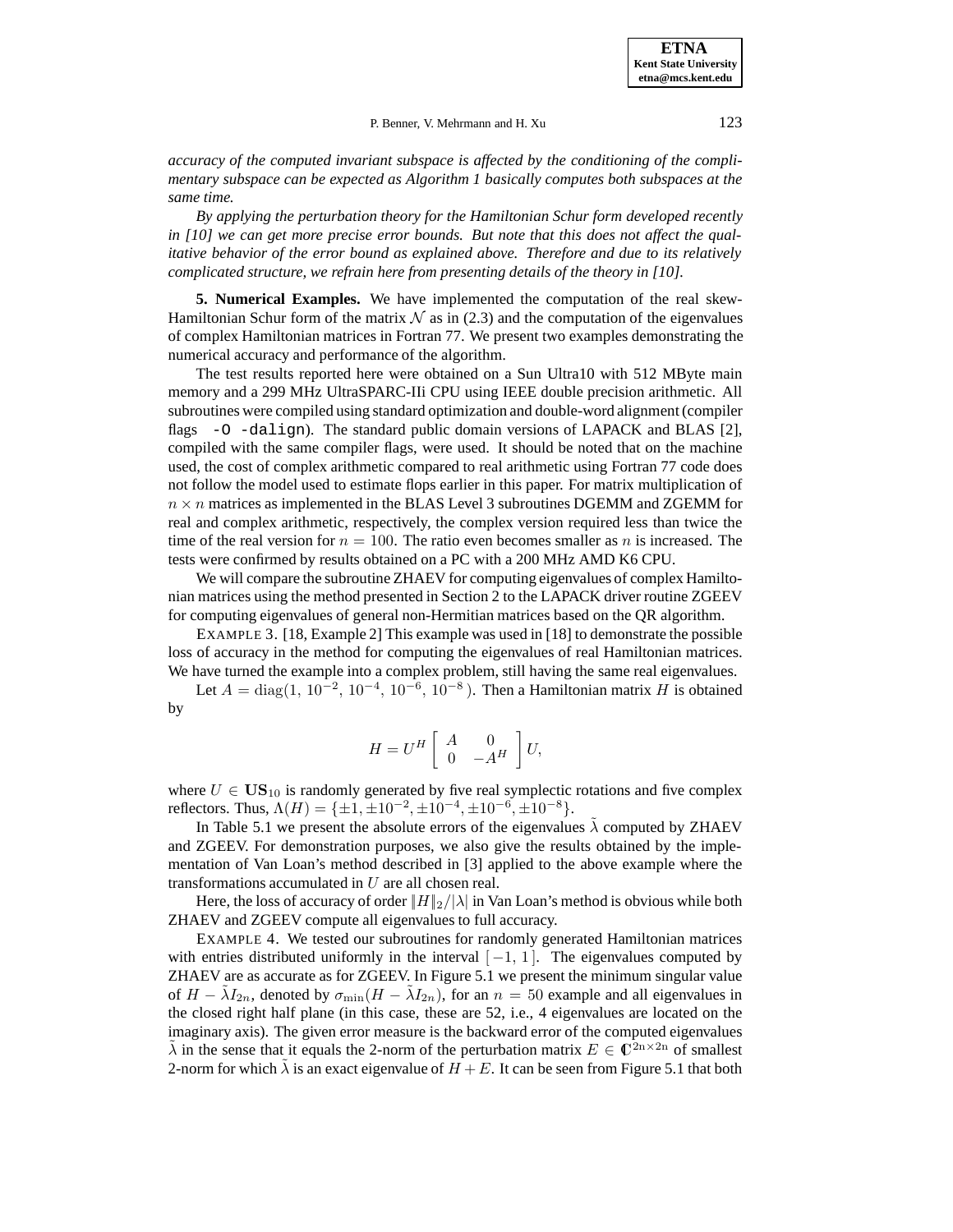|           | ZHAEV               | ZGEEV                 |                       |  |  |  |  |
|-----------|---------------------|-----------------------|-----------------------|--|--|--|--|
|           | $1.7\times10^{-17}$ | $1.6\times10^{-15}$   | $1.2 \times 10^{-15}$ |  |  |  |  |
| $10^{-2}$ | $1.1\times10^{-17}$ | $2.5 \times 10^{-17}$ | $1.0 \times 10^{-17}$ |  |  |  |  |
| $10^{-4}$ | $2.6\times10^{-17}$ | $3.3 \times 10^{-17}$ | $1.3 \times 10^{-14}$ |  |  |  |  |
| $10^{-6}$ | $3.9\times10^{-17}$ | $3.2 \times 10^{-17}$ | $1.7 \times 10^{-14}$ |  |  |  |  |
| $10^{-8}$ | $1.8\times10^{-17}$ | $3.0\times10^{-17}$   | $4.3 \times 10^{-11}$ |  |  |  |  |
| TABLE 5.1 |                     |                       |                       |  |  |  |  |

124 Complex Hamiltonian and Skew-Hamiltonian Eigenvalue Problems

**TABLE 5.1**<br>*Example 3, absolute errors*  $|\lambda - \tilde{\lambda}|$ *.* 

methods compute the eigenvalues accurately with no significant preference of one algorithm over the other.



FIG. 5.1. *Example 4, backward error of computed eigenvalues (* $n = 50$ *).* 

We also measured the CPU times required by ZHAEV and ZGEEV for  $H\in\mathbb{C}^{2n\times 2n}$  with  $n$  varying from 50 to 500. For each value of  $n$ , we recorded the CPU seconds of execution time required to solve 10 randomly generated Hamiltonian eigenvalue problems. Table 5.2 shows the mean CPU seconds of execution time measured on the Sun Ultra10.

| $\it{n}$     | 50   | 100 | l 50 | 200  | 250  | 300  | 350   | 400   | 450   | 500   |
|--------------|------|-----|------|------|------|------|-------|-------|-------|-------|
| <b>ZGEEV</b> | 0.41 | 3.1 | 11.7 | 28.8 | 56.8 | 99.5 | 157.9 | 238.1 | 339.7 | 470.6 |
| <b>ZHAEV</b> | 0.22 | 1.7 | 7.1  | 20.6 | 47.8 | 77.9 | 126.5 | 193.5 | 276.8 | 386.5 |
| TABLE 5.2    |      |     |      |      |      |      |       |       |       |       |

*Example 4, average CPU seconds of execution times for ZHAEV and ZGEEV across 10 trials.*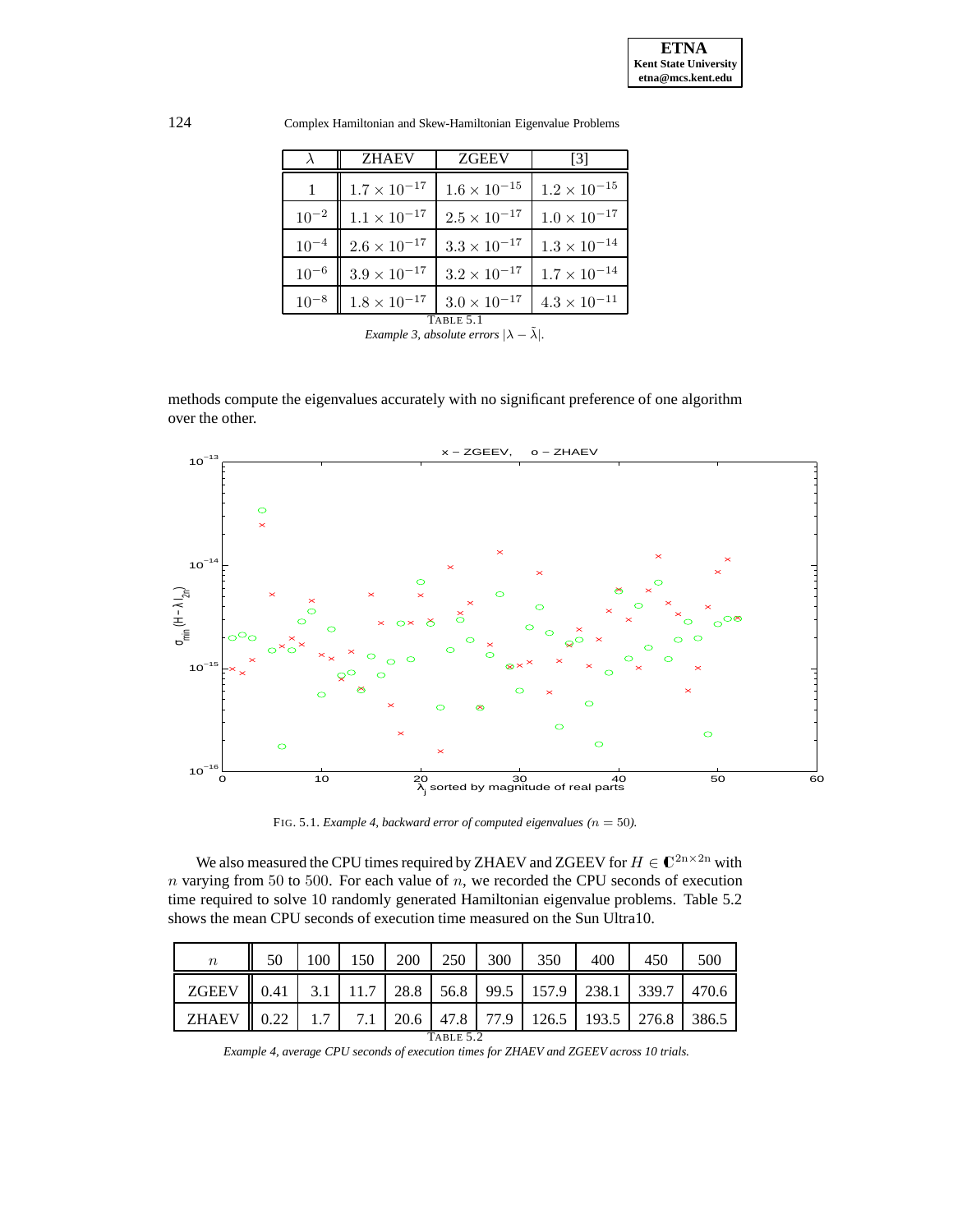#### P. Benner, V. Mehrmann and H. Xu 125

The table shows that for these Hamiltonian matrices, ZHAEV requires about half of the execution time of ZGEEV for small  $n$  and tends to 80% of the execution time of ZGEEV for larger  $n$ . This varying ratio of execution times can be explained by the varying ratio of CPU times required for complex operations compared to real operations. Moreover, ZHAEV is implemented using non-blocked algorithms while ZGEEV benefits from its block-oriented (BLAS Level 3 based) implementation in particular for larger  $n$ .

Besides the faster computation of the eigenvalues, ZHAEV returns the right pairing of the eigenvalues as  $\pm \lambda_i$ ,  $i = 1, \ldots, n$ . Since ZGEEV treats a Hamiltonian matrix like an arbitrary nonsymmetric matrix, small perturbations can and do cause computed eigenvalues with small real parts to cross the imaginary axis. Moreover, it is difficult to decide whether eigenvalues are on the imaginary axis or not. In contrast to this, all simple purely imaginary eigenvalues computed by ZHAEV come out having exact real part zero as these are simple real eigenvalues of  $\mathcal R$  in (2.4).

**6. Conclusion.** We have demonstrated a simple trick that allows to use Van Loan's method for the computation of Hamiltonian Schur forms of real skew-Hamiltonian matrices to be extended to the case of complex Hamiltonian and skew-Hamiltonian matrices. For this modification we have given an error analysis and also shown its connection to other recent structure preserving methods. Numerical experiments demonstrate that the accuracy of the proposed algorithm for computing eigenvalues is as good as to be expected from the error analysis. The performance of the method in comparison to unstructured methods shows that some benefit is gained from exploiting the structure.

#### REFERENCES

- [1] G. S. AMMAR, P. BENNER, AND V. MEHRMANN, *A multishift algorithm for the numerical solution of algebraic Riccati equations*, Electron. Trans. Numer. Anal., 1 (1993), pp. 33–48.
- [2] E. ANDERSON, Z. BAI, C. BISCHOF, J. DEMMEL, J. DONGARRA, J. DU CROZ, A. GREENBAUM, S. HAMMARLING, A. MCKENNEY, S. OSTROUCHOV, AND D. SORENSEN, *LAPACK Users' Guide*, 2nd Ed., SIAM, Philadelphia, PA, 1995.
- [3] P. BENNER, R. BYERS, AND E. BARTH, *HAMEV and SQRED: Fortran 77 subroutines for computing the eigenvalues of Hamiltonian matrices using Van Loan's square reduced method*, Technical Report SFB393/96-06, Fak. f. Mathematik, TU Chemnitz–Zwickau, 09107 Chemnitz, FRG, 1996. Available from http://www.tu-chemnitz.de/sfb393/sfb96pr.html.
- [4] P. BENNER, V. MEHRMANN, AND H. XU, *A new method for computing the stable invariant subspace of a real Hamiltonian matrix*, J. Comput. Appl. Math., 86 (1997), pp. 17–43.
- [5] , *A numerically stable, structure preserving method for computing the eigenvalues of real Hamiltonian or symplectic pencils*, Numer. Math., 78(3) (1998), pp. 329–358.
- [6] A. BUNSE-GERSTNER AND V. MEHRMANN, *The HHDR-algorithm and its application to optimal control problems*, RAIRO Automat. Prod. Inform. Ind., 23 (1989), pp. 305–329.
- [7] R. BYERS, *Hamiltonian and Symplectic Algorithms for the Algebraic Riccati Equation*, PhD thesis, Cornell University, Dept. Comp. Sci., Ithaca, NY, 1983.
- [8] , *A Hamiltonian QR-algorithm*, SIAM J. Sci. Statist. Comput., 7 (1986), pp. 212–229.
- [9] G. H. GOLUB AND C. F. VAN LOAN, *Matrix Computations*, 3rd Ed., Johns Hopkins University Press, Baltimore, 1996.
- [10] M. M. KONSTANTINOV, V. MEHRMANN, AND P. HR. PETKOV, *Perturbation analysis for the Hamiltonian Schur form*, Technical Report SFB393/98-17, Fak. f. Mathematik, TU Chemnitz, 09107 Chemnitz, FRG, 1998.
- [11] P. LANCASTER AND L. RODMAN, *The Algebraic Riccati Equation*, Oxford University Press, Oxford, 1995.
- [12] A. J. LAUB, *A Schur method for solving algebraic Riccati equations*, IEEE Trans. Automat. Control, AC-24 (1979), pp. 913–921.
- [13] W.-W. LIN AND T.-C. HO, *On Schur type decompositions for Hamiltonian and symplectic pencils*, Technical report, Institute of Applied Mathematics, National Tsing Hua University, Taiwan, 1990.
- [14] W.-W. LIN, V. MEHRMANN AND H. XU, *Canonical forms for Hamiltonian and symplectic matrices and pencils*, to appear in Linear Algebra Appl.